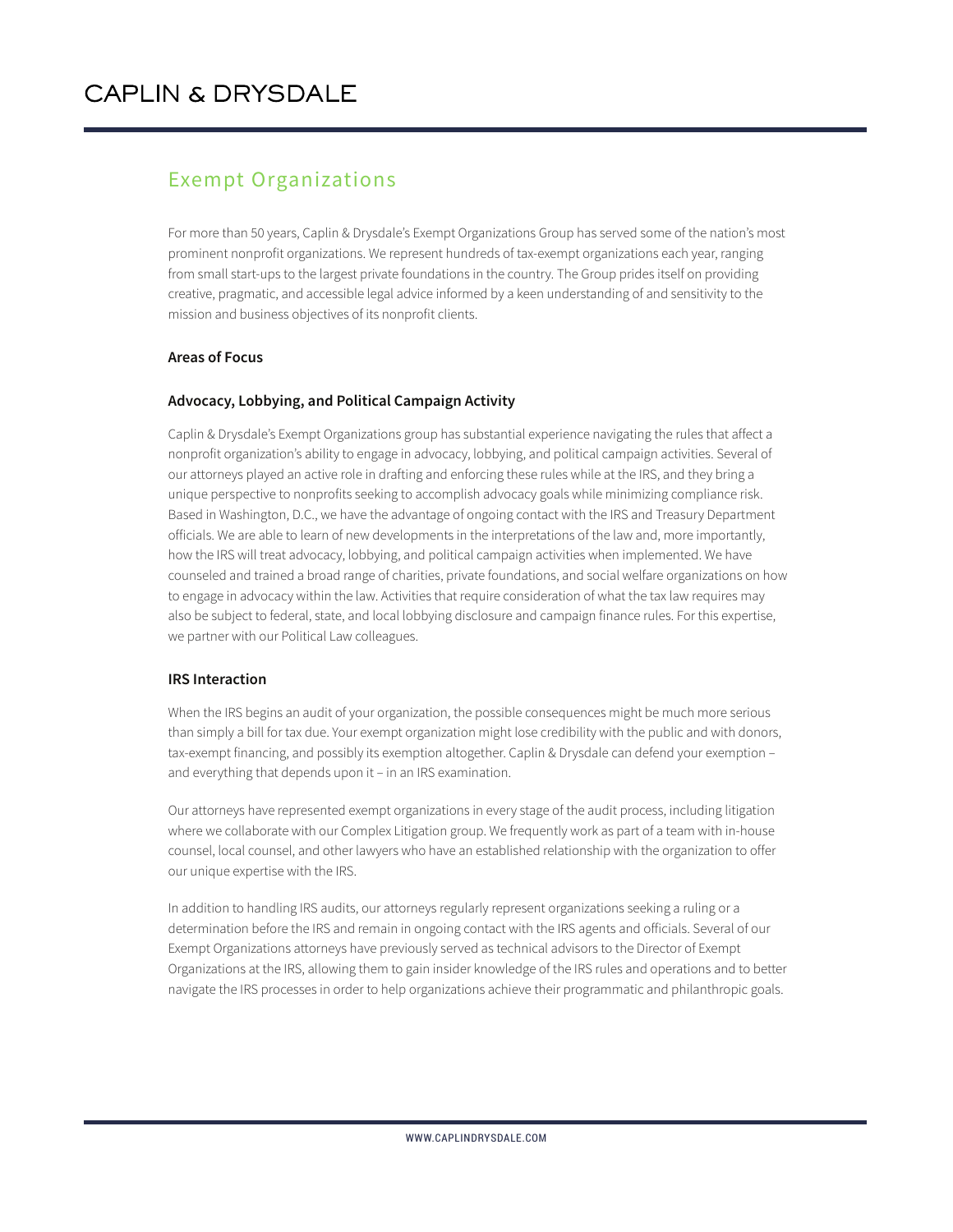#### **Tax-Exempt Organization Formation**

Caplin & Drysdale represents new nonprofit groups in all aspects of the organization process, including structuring and creation of the new entity, qualification for tax-exempt status and applications to the IRS, and ongoing advice for maintaining that status. In connection with creating new tax-exempt organizations, our advice typically includes counsel either on achieving and maintaining public charity status or on complying with the regulations governing private foundations. In addition to forming entities, the Exempt Organizations group has extensive experience with helping nonprofit organizations with compliance filing requirements that may be triggered by their activities within a specific jurisdiction. Requirements may include business licenses, trade name registrations, doing business registrations, charitable solicitation registration, and obtaining exemptions from state taxes.

#### **Private Foundations**

Caplin & Drysdale has been helping private foundations navigate the rules governing their special tax status since the rules were first written into law in 1969. One of our earliest Exempt Organizations Members, Thomas Troyer, was a principal author of the original Treasury study that forms the backbone for all of these rules. He and other Caplin & Drysdale attorneys have been instrumental in the development and understanding of these rules over the past 50 years.

Our work on behalf of clients ranges from helping individuals who want to establish traditional family foundations with standard grantmaking programs to helping some of the largest and most innovative foundations in the country explore the boundaries of program-related investments, grantmaking abroad, and venture philanthropy through a network of taxable and tax-exempt entities. Our attorneys work with private foundation clients on specialized issues like self-dealing, excess business holdings, jeopardizing investments, and taxable expenditures; charitable distributions; executive compensation; and reviewing arrangements for foundations that support work involving government officials to ensure compliance with the self-dealing rules and working with our colleagues in our Political Law group on the ethics and gifts rules that may apply.

#### **Public Charities**

As skilled nonprofit law advisors, we form and represent hundreds of public charities each year, ranging from small start-up organizations to the largest public charities in the country. Within the scope of our representation, we advocate for their interests before federal agencies, federal and state courts, state attorneys general, and other nonprofit regulators. We also provide ongoing legal and practical advice on maintaining public charity status; executive compensation; advocacy and lobbying activities; and how public charities can structure their activities within the limits of the law, focusing on finding innovative solutions that allow them to achieve their programmatic objectives. Over the years, Caplin & Drysdale's Exempt Organizations group has represented all types of public charities, including advocacy groups, nonprofit newspaper publishers, environmental organizations, health charities, universities, hospitals, "friends of" organizations, churches, and foreign organizations.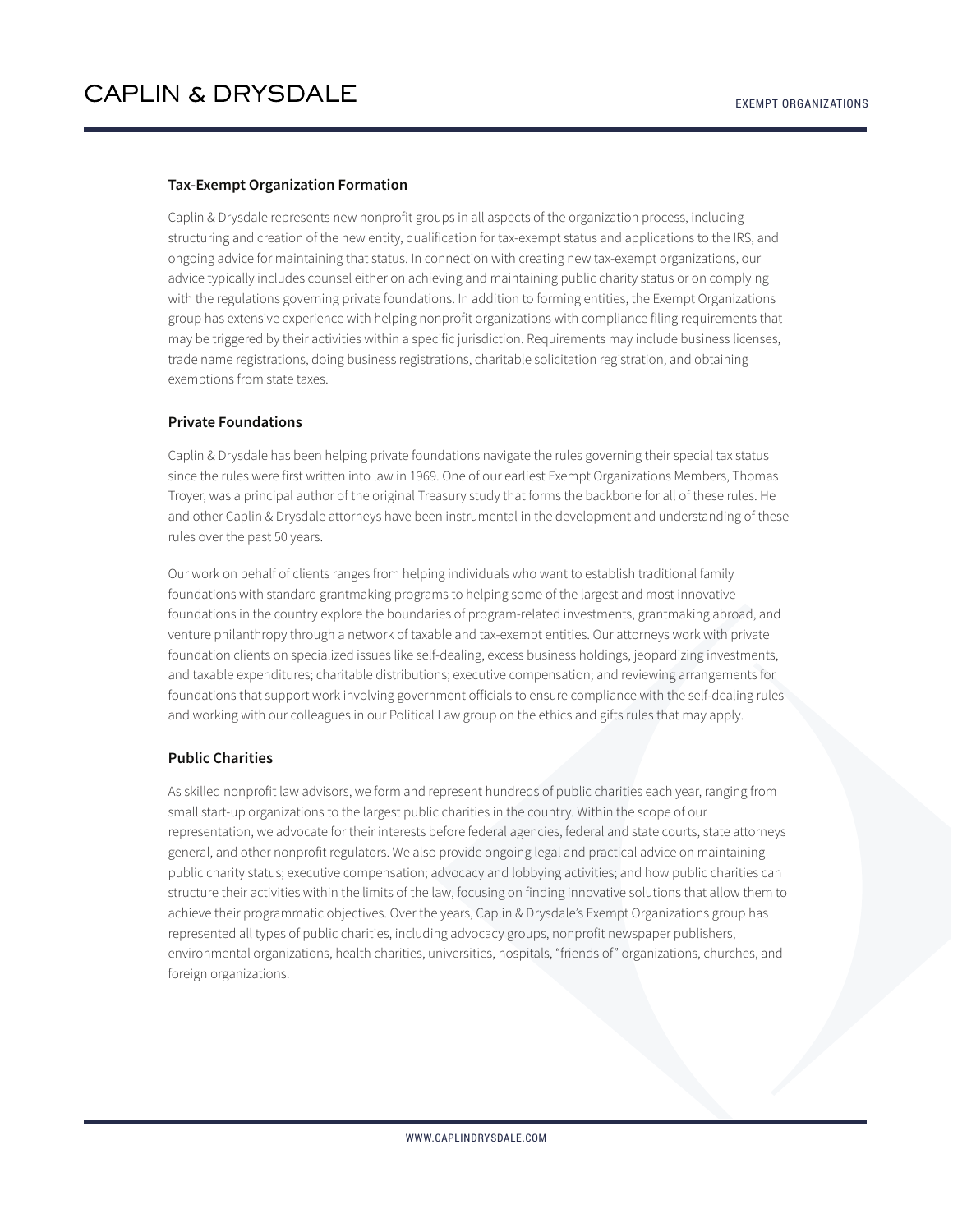#### **Affiliated Entities**

Many exempt organizations find that they can achieve their missions more successfully by creating affiliates, whether tax-exempt or taxable. Affiliates may meet a range of needs from limiting liability for a particular activity, to carrying out activities that may threaten the exemption of the initial organization to creating a more attractive funding vehicle for donors. We routinely counsel clients on the myriad of issues that come with these arrangements involving federal information return reporting, state tax exemption, tax matters related to charitable giving, and employment tax and employee benefit plan compliance. Our attorneys have helped many organizations structure tax-efficient arrangements with affiliates and subsidiaries that meet their business needs. We also have assisted existing affiliates identify legal risks and address them by ensuring they have appropriate practices, policies, and procedures in place governing the relationship. The Exempt Organizations group has extensive experience with conducting mock audits, drafting resource sharing agreements, and otherwise helping affiliated organizations collaborate while maintaining individual autonomy and minimizing the risk of losing their exempt status.

#### **Family Philanthropy**

Caplin & Drysdale regularly assists high-net-worth individuals (HNWIs) and their families in achieving their philanthropic objectives. Our Exempt Organizations team can help with:

- Offering advice on the operation and governance of family foundations;
- devising philanthropic plans that utilize direct charitable giving, donor advised funds, charitable remainder trusts, and family foundations; and
- assisting domestic and international clients with developing sophisticated estate plans, including planning for lifetime gifts, charitable giving, and dynastic transfers.

In partnership with our Private Client group, we provide practical guidance to HNWIs, their families, and their nonprofit organizations, helping them make the best decisions from the standpoint of charitable and estate planning.

#### **Revenue-Generating Activities**

Being tax-exempt does not always guarantee that an organization will never have to pay income tax. An organization with too much taxable activity may risk losing its tax-exempt status altogether. Our Exempt Organizations attorneys are skilled at helping nonprofits understand how the unrelated business income tax rules work so that they can make informed decisions to minimize or eliminate tax liability and protect their taxexempt status. Our attorneys drew on their technical expertise to help clients work through the complexities and uncertainty caused by Tax Cuts and Jobs Act's changes to the calculation of unrelated business taxable income (UBIT). Our experience goes beyond planning—we have successfully litigated UBIT issues in the Tax Court and in other federal courts and have resolved numerous UBIT disputes at the IRS appeals level.

#### **Related Practices**

Corporate Law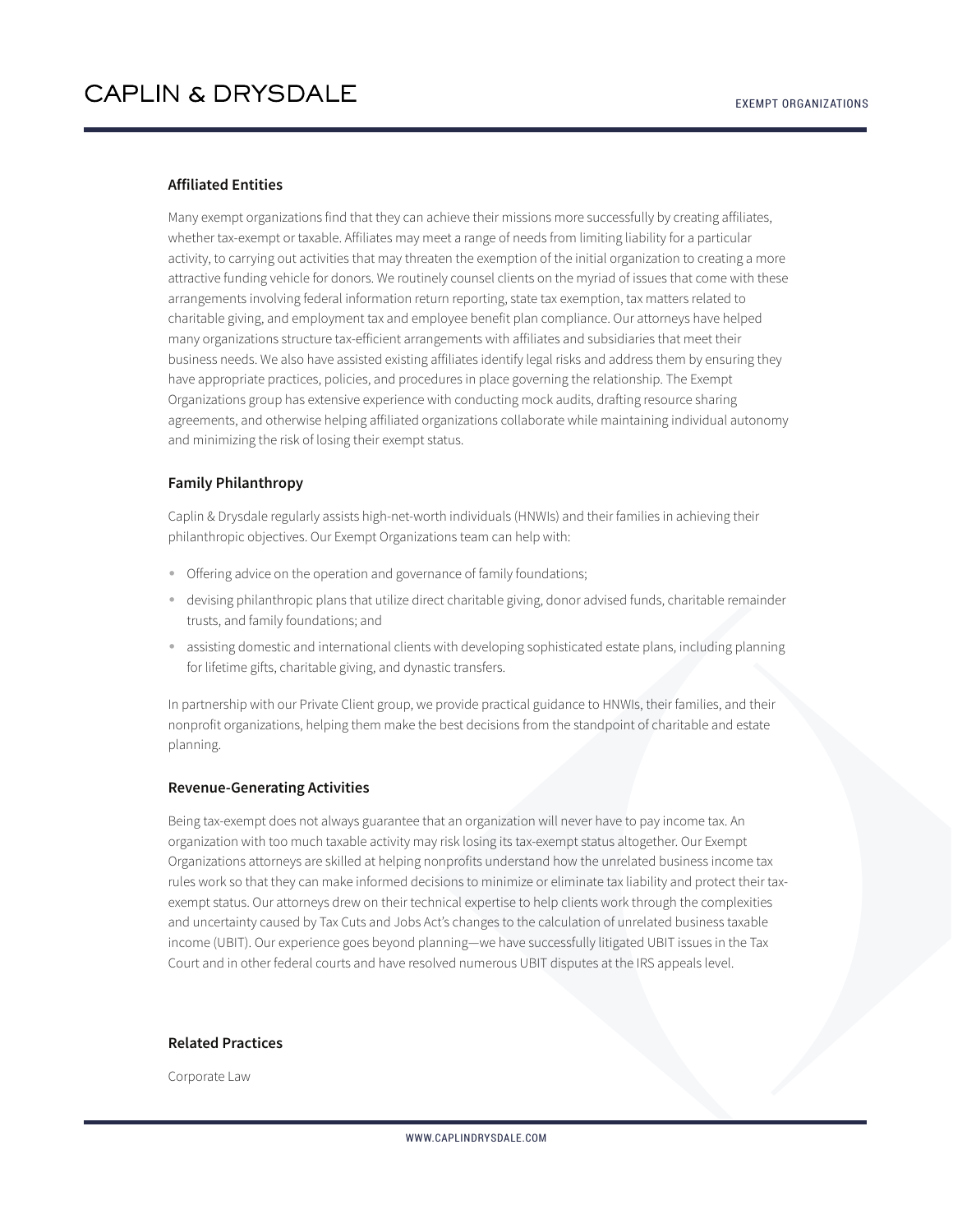Political Law

Private Client

#### **News & Insights**

#### **NEWS**

Ronald Cluett Comments on New RMD Rules *PLANADVISOR*, 04.25.2022

Caplin & Drysdale Welcomes Back Katherine Karl Former General Counsel of the Humane Society of the United States

*Caplin & Drysdale*, 03.31.2022

USA TODAY Quotes Meghan Biss on the Tax Consequences of Football Coach Changes at the University of Miami *USA TODAY*, 12.07.2021

Caplin & Drysdale Earns 10 Tier 1 Practice-Area Rankings in 12th Edition of *U.S. News – Best Law Firms®* Awards & Rankings | *U.S. News & World Report*, 11.04.2021

Caplin & Drysdale Announces the Election of Two New Members 10.01.2021

Caplin & Drysdale Attorneys Listed as "Best Lawyers In America" Awards & Rankings | 08.19.2021

Caplin & Drysdale Welcomes Shamara James 07.20.2021

Law360 Quotes David Rosenbloom New Global Tax Rules *Law360*, 07.12.2021

Beth Kaufman Talks to Tax Notes on Biden's Recently Released Tax Proposal *Tax Notes*, 06.01.2021

Tax Notes Quotes Meghan Biss on IRS E-Filling *Tax Notes*, 05.12.2021

Beth Kaufman Comments on Biden's New Tax Proposal in WSJ *Wall Street Journal*, 04.30.2021

Super Lawyers® Names Caplin & Drysdale Attorneys Among D.C.'s Most Prominent Practitioners Awards & Rankings | *Super Lawyers*, 04.29.2021

Meghan Biss and Sharon Want Comment on New Exempt Organizations Director at IRS in Tax Notes *Tax Notes*, 04.26.2021

Meghan Biss Talks to Law360 on Decline in Audits of Tax-Exempt Organizations *Law360*, 04.06.2021

Douglas Varley Talks to Los Angeles Times About Hollywood Foreign Press Association *Los Angeles Times*, 02.22.2021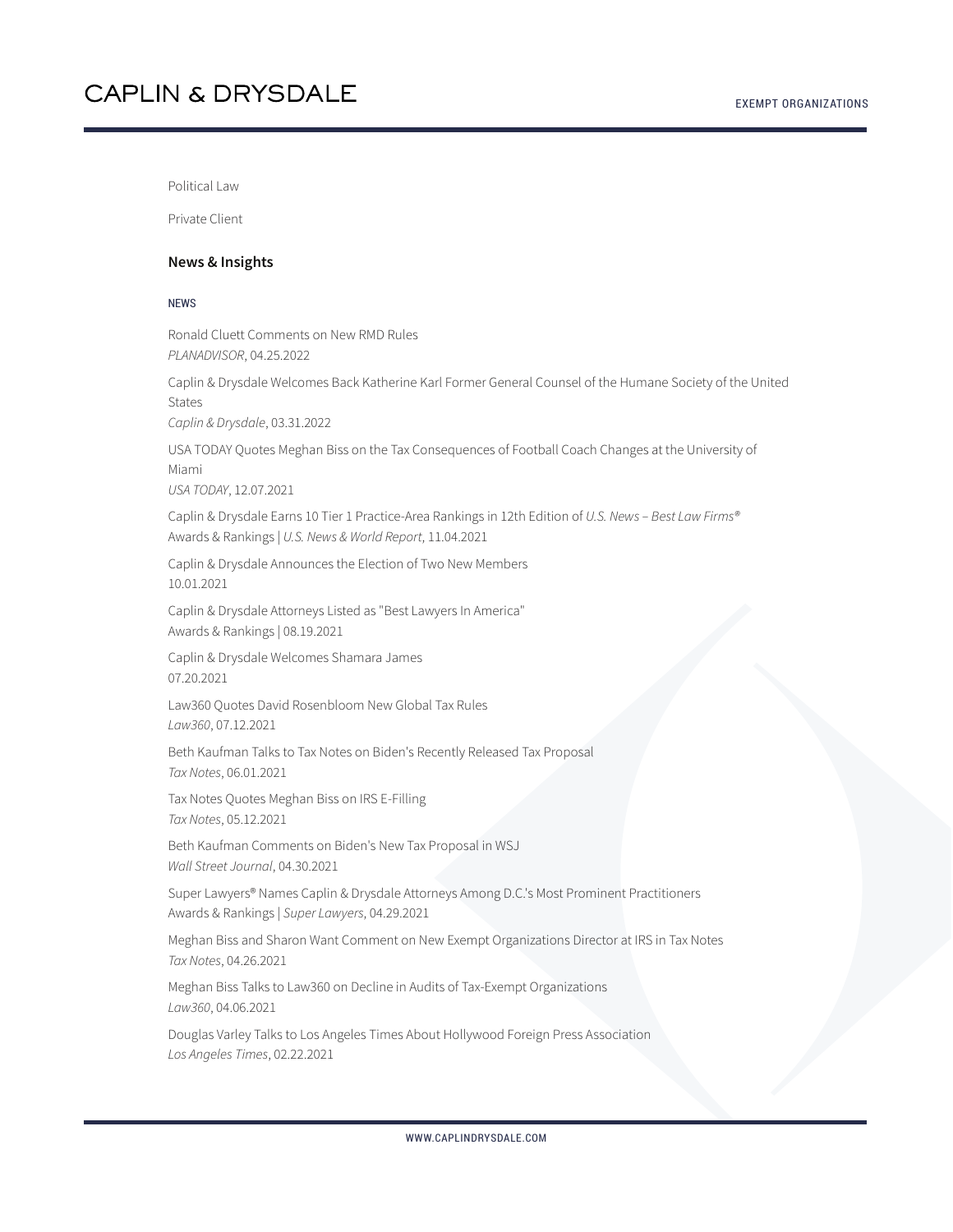Meghan Biss Talks to Tax Notes on Retirement of IRS Officials *Tax Notes*, 12.07.2020 Tax Notes Quotes Meghan Biss on UBTI Calculations *Tax Notes*, 11.20.2020 Tier 1 Rankings for Caplin & Drysdale's Practice Groups in U.S. News – Best Law Firms' List Awards & Rankings | *U.S. News & World Report*, 11.05.2020 Meghan Biss Comments in Law360 on NRA Investigation *Law360 Tax Authority*, 10.21.2020 Douglas Varley Named President of Caplin & Drysdale Press Releases | 10.07.2020 Mark Matthews Comments on IRS Investigating NRA in WSJ *The Wall Street Journal*, 10.05.2020 Meghan Biss Comments on NRA and Membership Organizations *The NonProfit Times*, 10.01.2020 Caplin & Drysdale Earns Top Ranking in 2021 "Best Lawyers in America" Awards & Rankings | *U.S. News & World Report*, 08.20.2020 Douglas Varley Speaks to Washington Post on NRA Lawsuit *The Washington Post*, 08.06.2020 Douglas Varley Weighs in on Lawsuit Filed Against the NRA *NPR WAMU*, 08.06.2020 6 Caplin & Drysdale Attorneys Contribute to ABA's Annual Section of Taxation Virtual May Meeting 06.29.2020 Caplin & Drysdale D.C. Attorneys are Recognized by Super Lawyers® Awards & Rankings | *Super Lawyers*, 05.04.2020 Meghan Biss Talks to Tax Notes on IRS EO Determinations Process *Tax Notes*, 12.13.2019 Douglas Varley and Meghan Biss Comment on Salt Lake Tribune Becoming a 501(c)(3) *Associated Press*, 11.29.2019 Caplin & Drysdale Earns Top-Tier "Best Law Firms" Rankings in 10th Edition of U.S. News – Best Lawyers Awards & Rankings | *U.S. News & World Report*, 11.01.2019 Caplin & Drysdale Announces the Election of Four New Members 10.01.2019 Douglas Varley Comments on Loans by Nonprofits in Washington Post *The Washington Post*, 09.07.2019 Douglas Varley Receives Outstanding Nonprofit Lawyer Award Awards & Rankings | *American Bar Association*, 08.20.2019 Caplin & Drysdale Attorneys Listed as "Best Lawyers In America" Awards & Rankings | 08.15.2019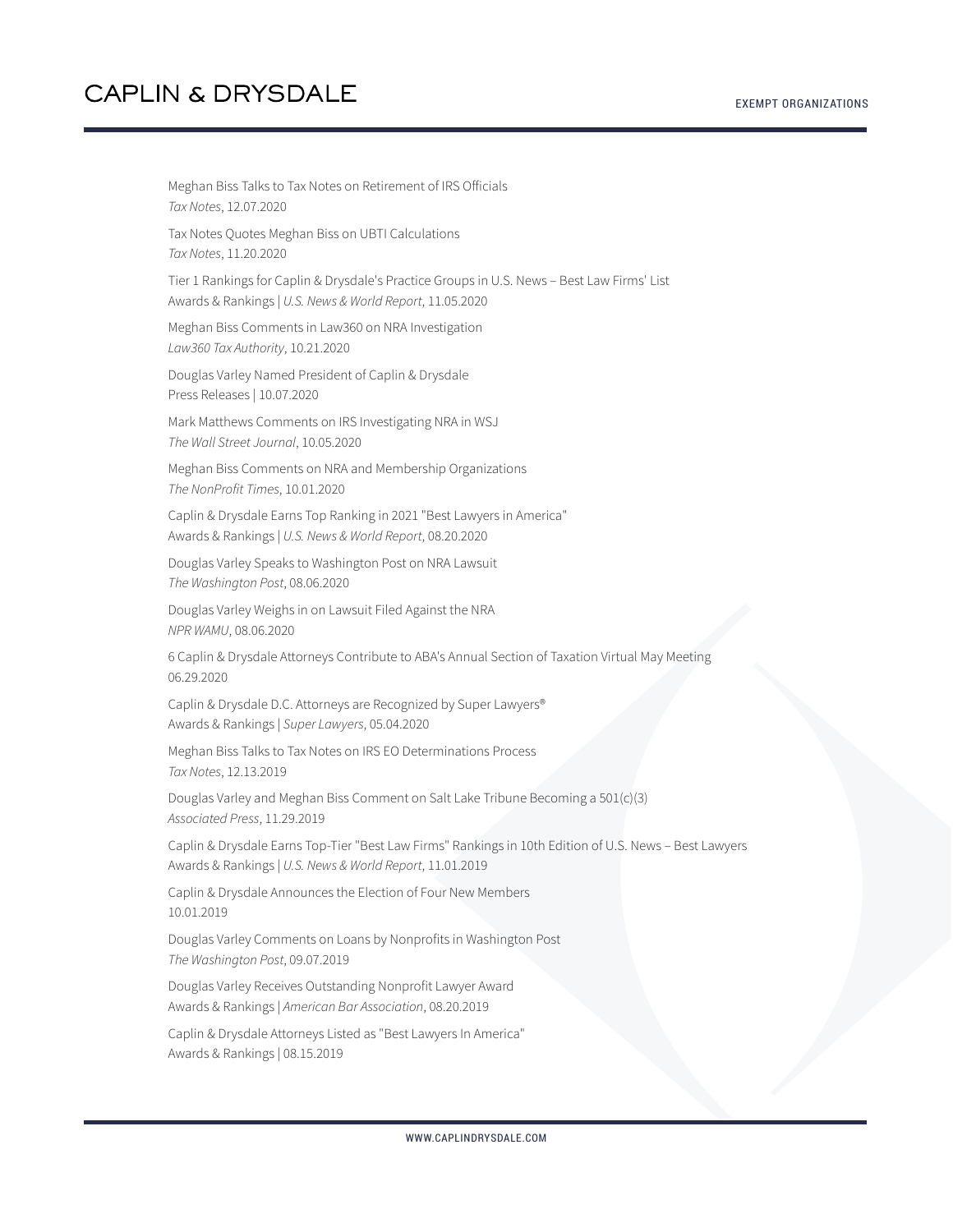Douglas Varley Talks to The Washington Post on NRA's Tax Exempt Status *The Washington Post*, 08.06.2019 Meghan Biss Comments on EO Disclosure Rule in Tax Notes *Tax Notes*, 08.05.2019 Tax Notes Quotes Meghan Biss on Next IRS Deputy Commissioner *Tax Notes*, 07.31.2019 Mark Matthews Quoted in "Inside the IRS's Audits of the President" *POLITICO*, 07.19.2019 Doug Varley Speaks to The Washington Post on the NRA's Federal and State Filings *The Washington Post*, 06.09.2019 William Fournier Comments on Make Your Date Organization *Detroit Free Press*, 05.09.2019 Douglas Varley Comments on Nonprofits' Political Activity *Institutional Investor*, 04.23.2019 Super Lawyers® Recognizes 22 Caplin & Drysdale Attorneys in D.C. Awards & Rankings | *Super Lawyers*, 04.22.2019 Tax Notes Quotes Meghan Biss on IRS Reform Bill Modernizing EO Return Filing *Tax Notes*, 04.11.2019 Mark Matthews & Meghan Biss Comment on Tax Impact of College Admissions Scandal *Associated Press*, 04.02.2019 CNN Quotes Scott Michel and Meghan Biss on Tax Impact of College Admissions Scandal *CNN*, 03.22.2019 MEDIA ADVISORY: Tax Problems Loom in the College Admissions Scandal *Caplin & Drysdale, Chartered*, 03.18.2019 ABC News Quotes Douglas Varley on Potential IRS Red Flags for Trump Charitable Transactions *ABC News*, 02.28.2019 Meghan Biss Comments on New Requirements for Nonprofits with D.C. Tax-Exempt Status *Bloomberg Law*, 02.27.2019 Bloomberg Law Quotes Christopher Rizek and Meghan Biss on Impact of Growing IRS Backlog During Shutdown *Bloomberg Law, Daily Tax Report*, 01.23.2019 Meghan Biss Comments on Possible IRS Guidance During Government Shutdown *Tax Notes*, 01.23.2019 Douglas Varley Discusses Key Issues for General Counsel of International Nonprofits at Directors Roundtable Event *The Directors Roundtable*, 01.22.2019 POLITICO Quotes Matthew Sanderson: Congress Unlikely to Stop Super PACS from Hiding Donors *POLITICO*, 12.30.2018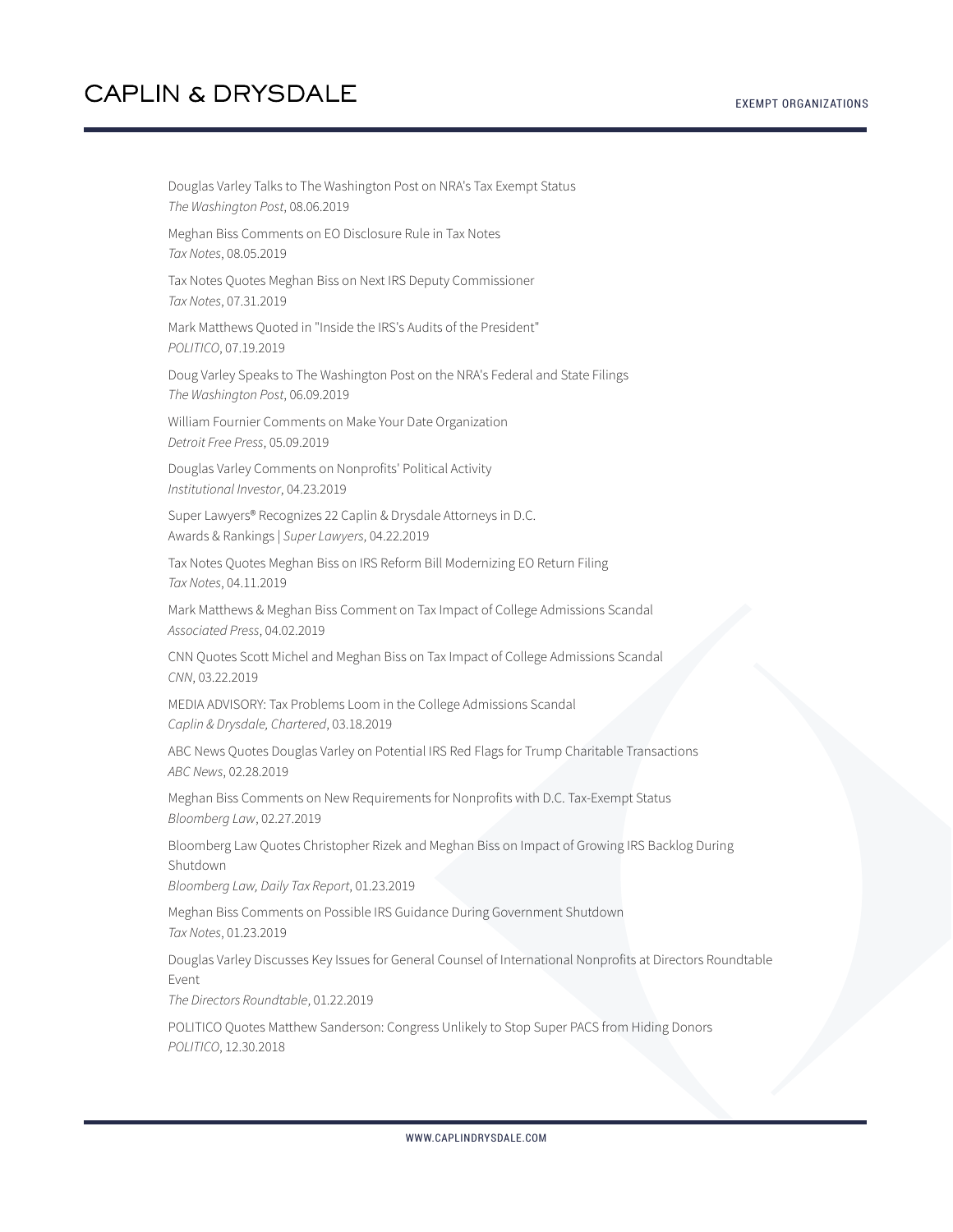VIDEO: Caplin & Drysdale Alum Courtney Dunbar Jones Testifies Before U.S. Senate Committee on Finance *U.S. Senate Committee on Finance*, 12.11.2018

Caplin & Drysdale Earns 11 Tier 1 Practice-Area Rankings in Ninth Edition of *U.S. News – Best Law Firms®* Awards & Rankings | *U.S. News & World Report*, 11.01.2018

PODCAST: Mark Matthews Discusses the IRS and Tax Evasion with AML's John Byrne *AML Conversations*, 10.10.2018

Boston Globe Quotes Trevor Potter on Campaign Ad Violations *The Boston Globe*, 08.31.2018

Meghan Biss Talks to Tax Notes: Guidance on UBTI Allocations Allows 'Good Faith' Interpretations *Tax Notes*, 08.22.2018

Caplin & Drysdale Improves Ranking in 2019 "Best Lawyers in America" Awards & Rankings | 08.15.2018

Washington Post Quotes Trevor Potter on Democratic Candidate Corporate Donations *The Washington Post*, 08.02.2018

Douglas Varley Comments on New Tax-Exempt Donor Rule *MLex US Tax Watch*, 07.27.2018

Washington Post Quotes Christopher Rizek on Trump's Charitable Foundation Tax Returns *The Washington Post*, 06.22.2018

9 Caplin & Drysdale Attorneys Contribute to ABA's Annual Section of Taxation Meeting *Caplin & Drysdale*, 05.09.2018

Tax Notes Quotes Meghan Biss on Impact of New Excise Tax for Nonprofits *Tax Notes*, 03.08.2018

Caplin & Drysdale Welcomes Former IRS Nonprofit Senior Technical Adviser and Strengthens Tax Controversies and Private Client Groups *Caplin & Drysdale, Chartered*, 01.16.2018

How Will Businesses and Individuals be Impacted by Tax Reform? *Caplin & Drysdale, Chartered*, 01.01.2018

Tier 1 Rankings for Caplin & Drysdale's Legal Services in 2018 U.S. News – Best Law Firms' List Awards & Rankings | *U.S. News & World Report*, 11.01.2017

Bloomberg Quotes Douglas Varley: Government Settles Two Tea Party Suits Over IRS Targeting *Bloomberg Law*, 10.27.2017

Caplin & Drysdale Earns Top Ranking in 2018 "Best Lawyers in America" Awards & Rankings | 08.15.2017

18 Caplin & Drysdale Lawyers Recognized in 2017 Legal 500 Ranking Awards & Rankings | *The Legal 500*, 06.02.2017

Caplin & Drysdale's Core Legal Services Earn Tier 1 Rankings in "Best Law Firms" for 2017 Awards & Rankings | *U.S. News & World Report*, 11.02.2016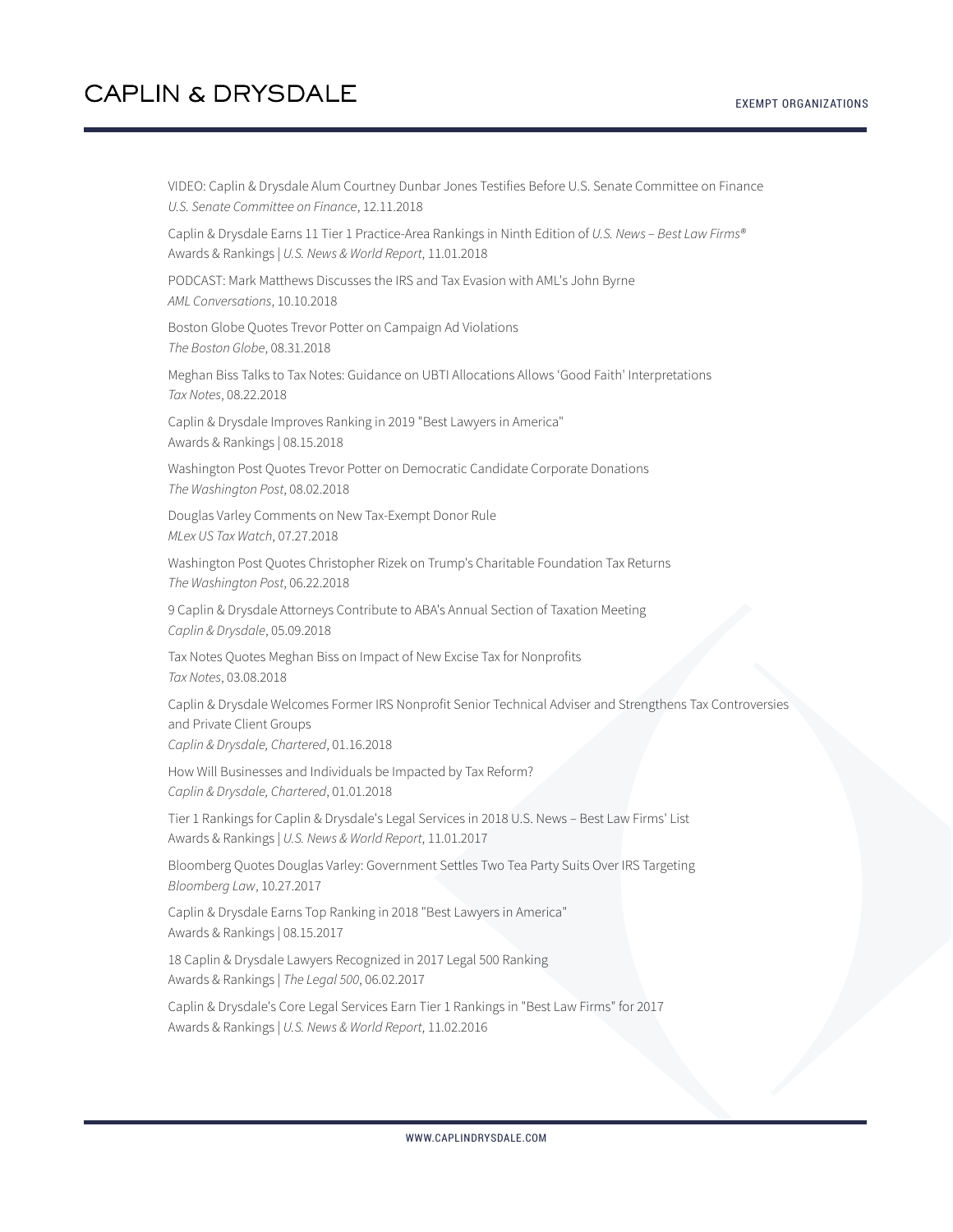Caplin & Drysdale Listed in "Above the Law's" Tax Firm Power List Awards & Rankings | *Above the Law*, 07.29.2016 Bloomberg BNA Quotes Doug Varley on New IRS Rules for Nonprofits *Bloomberg BNA*, 07.09.2016 Caplin & Drysdale Recognized for Cutting Edge Advice Awards & Rankings | *The Legal 500*, 06.16.2016 BillMoyers.com Interviews Trevor Potter on Campaign Finance Reform *BillMoyers.com*, 04.06.2016 Patricia Lewis and Anne O'Brien Named in 2016 "Best of the Best" Global Ranking Awards & Rankings | *Expert Guides*, 04.05.2016 Caplin & Drysdale Attorneys Comment on Chan Zuckerberg Initiative *Tax Notes*, 12.11.2015 U.S. News & World Report Lists Caplin & Drysdale in "Best Law Firms" for 2016 Awards & Rankings | 11.02.2015 Worldwide Tax Daily Quotes Mark Matthews on Jonathan Pollard and the FBAR Hammer Penalty *Worldwide Tax Daily*, 07.30.2015 Caplin & Drysdale Named Top Tier Firm for Tax Controversy Both | 06.08.2015 Worldwide Tax Daily Quotes Mark Matthews on FATCA: Swatting Flies With Atom Bombs *Worldwide Tax Daily*, 04.02.2015 Caplin & Drysdale Elects Three New Members Press Releases | *Caplin & Drysdale*, 02.02.2015 Caplin & Drysdale Receives High Rankings from 2015 U.S. News-Best Law Firms Awards & Rankings | *U.S. News - Best Lawyers*, 11.04.2014 Exempt Organizations Group Hosts Nonprofit Leaders *Caplin & Drysdale*, 10.06.2014 With Its Founders, Caplin & Drysdale Celebrates 50 Years of Excellence Press Releases | *Caplin & Drysdale*, 07.23.2014 Clients and Peers Recommend Caplin & Drysdale in 2014 Legal 500 Ranking Awards & Rankings | *The Legal 500*, 07.01.2014 The Washington Post Lists Caplin & Drysdale Attorneys Among the Top Attorneys in D.C. Awards & Rankings | *The Washington Post*, 04.30.2014 Caplin & Drysdale Strengthens Global Tax and Litigation Services Press Releases | 01.08.2014 Firm Client Open Source Digital Voting Achieves 501(c)(3) Status After Six-Year Battle with IRS *Open Source Digital Voting Press Release*, 08.08.2013 Vault Ranks Caplin & Drysdale a Top Tax Practice for 2014 Awards & Rankings | *Vault*, 07.16.2013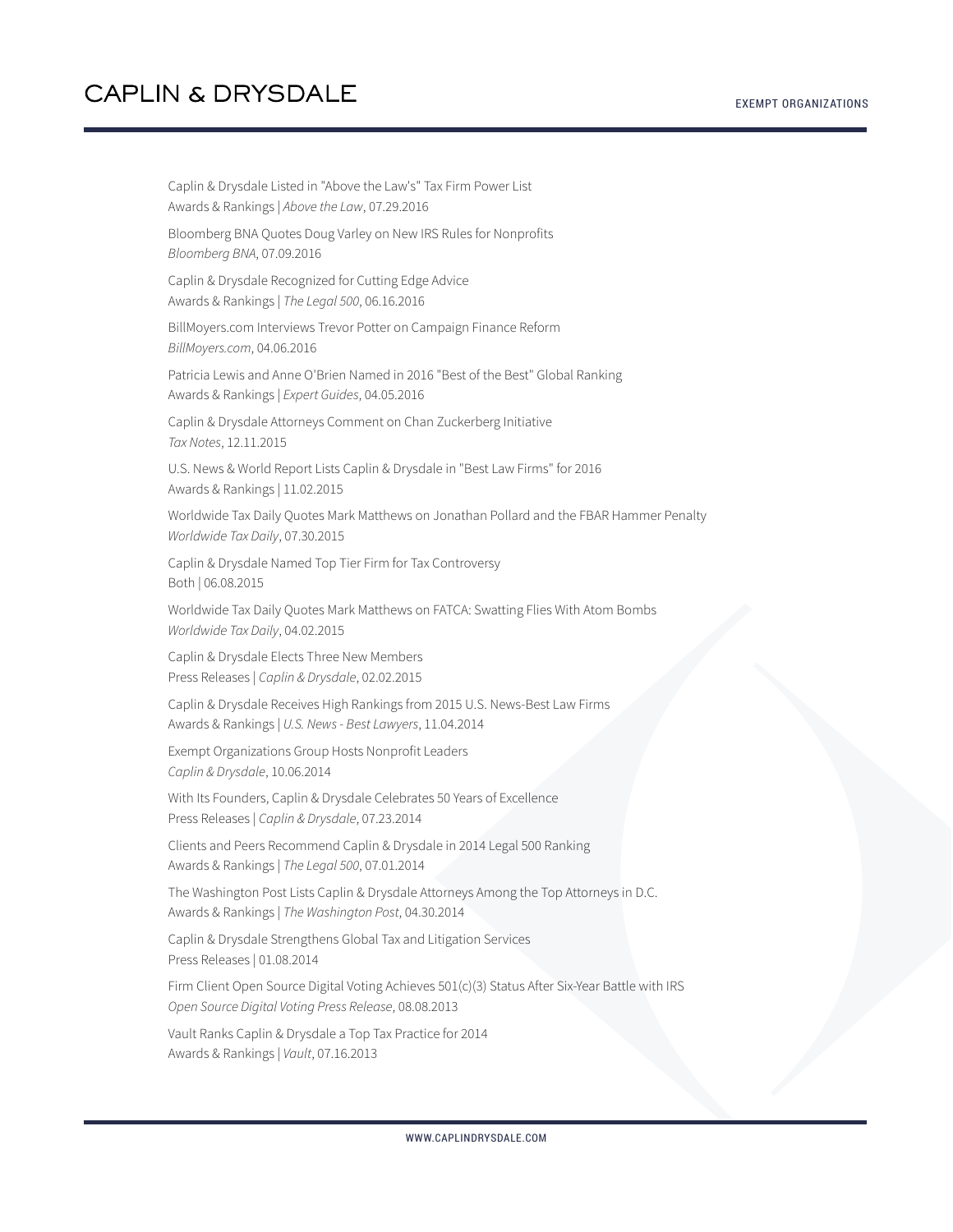The Legal 500 Recommends Caplin & Drysdale As a Leading Firm For 2013 Awards & Rankings | *The Legal 500*, 06.03.2013

Super Lawyers Lists Nineteen Caplin & Drysdale Attorneys Awards & Rankings | *Super Lawyers*, 04.29.2013

Trevor Potter Discusses Dissolving a Super PAC on The Colbert Report *The Colbert Report*, 11.12.2012

U.S. News Recognizes Caplin & Drysdale With Top Ranking Awards & Rankings | 11.08.2012

Trevor Potter Quoted on Campaign Finance *Slate*, 10.05.2012

Chambers and Legal 500 Recognize Caplin & Drysdale in 2012 Top Rankings Both | *Chambers USA / The Legal 500*, 06.12.2012

Trevor Potter Quoted in The Boston Globe, Super PACs' Impact Growing *The Boston Globe*, 12.20.2011

2012 Tax Directors Handbook Ranks Caplin & Drysdale as Leading Tax Law Firm Awards & Rankings | *Tax Directors Handbook*, 12.01.2011

Bryson Morgan Quoted in MSNBC, Sports Fans Play the Washington Game *MSNBC*, 10.28.2011

NPR's "All Things Considered" Interviews Trevor Potter on SuperPACs *NPR's "All Things Considered"*, 09.03.2011

The Best Lawyers in America Ranks 19 Caplin & Drysdale Attorneys as Leaders in Their Field Awards & Rankings | *U.S. News & World Report*, 09.01.2011

The Washington Post Quotes Trevor Potter and Matthew Sanderson on Group Shapes Debate on College Football Championship, Despite Tiny Budget *The Washington Post*, 08.17.2011

Chambers and Legal 500 Recognize Caplin & Drysdale in 2011 Top Rankings Both | *Chambers USA / The Legal 500*, 06.16.2011

Douglas Varley Joins Audubon Board *National Audubon Society*, 05.17.2011

Matthew Sanderson's PlayoffPAC Keeps Pressure on BCS *USA Today*, 05.11.2011

Douglas Varley Is Quoted in Bloomberg on AARP's Tax Exempt Status *Bloomberg*, 03.30.2011

#### EVENTS

Meghan Biss Analyzes Post-Pandemic IRS Challenges for Exempt Organizations at AICPA & CIMA Not-for-Profit Industry Conference Gaylord National, National Harbor, MD, 06.15.2022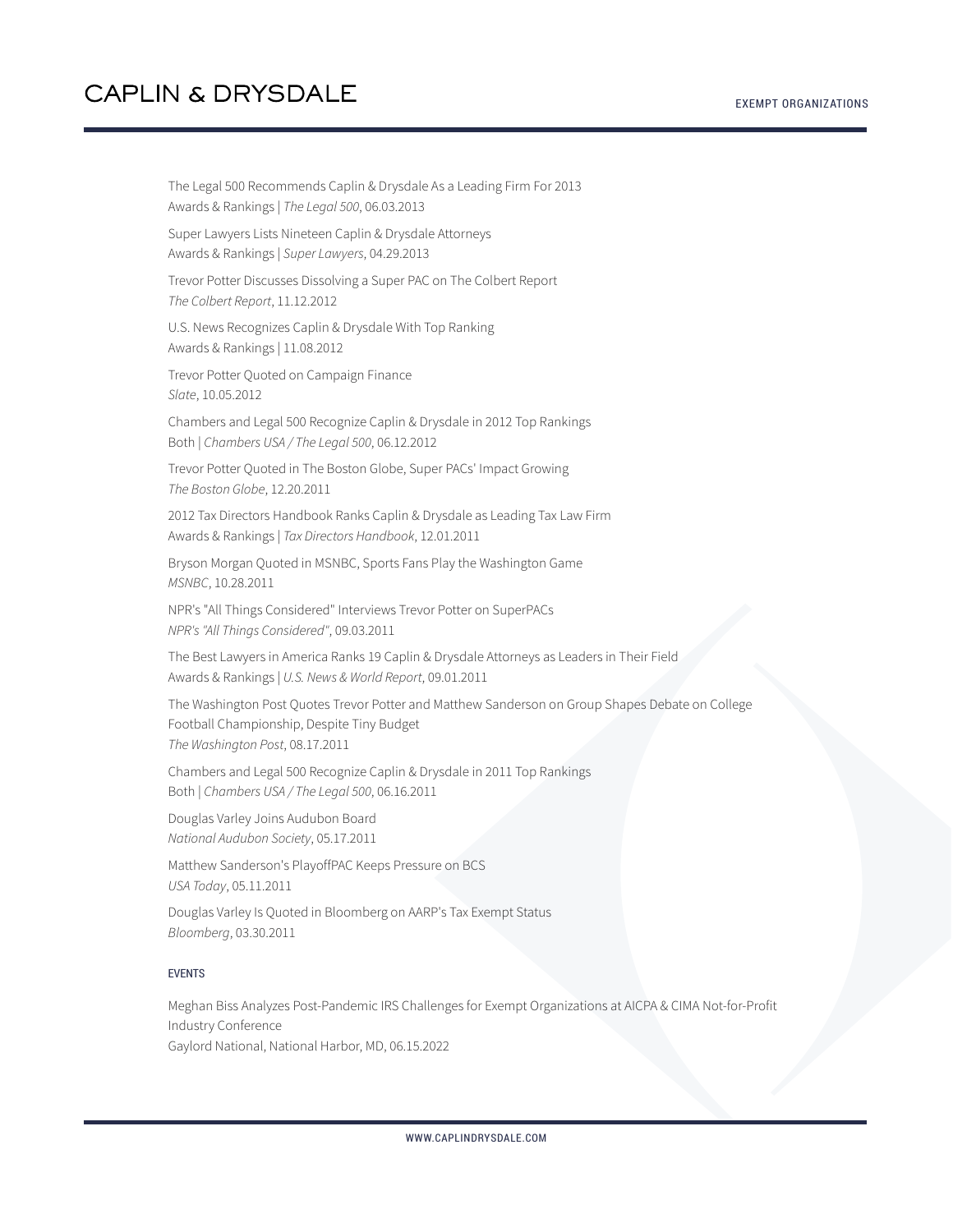Meghan Biss Explores Recent Exempt Organizations Developments from IRS and Treasury at AICPA & CIMA Notfor-Profit Industry Conference Gaylord National, National Harbor, MD, 06.13.2022 Meghan Biss Addresses Recent Legal Developments Impacting Exempt Organizations at AICPA & CIMA Not-for-Profit Industry Conference Gaylord National, National Harbor, MD, 06.13.2022 Katherine Karl Explores Cryptocurrency and Tax-Exempt Organizations on D.C. Bar Tax Series Webinar 06.02.2022 Meghan Biss and Katherine Karl Analyze Role of Nonprofit CFO at ACC Nonprofits and Associations Conference Virtual, 05.05.2022 Meghan Biss Addresses Legal Ethics for Exempt Organizations at Georgetown Law Conference Grand Hyatt Washington, D.C., 04.29.2022 Katherine Karl Explores Election Year Challenges for Exempt Organizations at Georgetown Law Conference Grand Hyatt Washington, D.C., 04.28.2022 Katherine Karl Speaks at TEGE Exempt Organizations Council Practitioner Roundtable 03.04.2022 Katherine Karl Addressed Governance in Times of Crisis at UT School of Law 39th Annual Nonprofit Organizations Institute 01.13.2022 Meghan Biss Addresses Disaster Relief at AICPA & CIMA Not-for-Profit Industry Conference 12:50 PM to 2:05 PM 06.09.2021 Meghan Biss Explores Tax Issues Impacting Nonprofits at AICPA & CIMA Not-for-Profit Industry Conference 2:20 PM to 3:10 PM 06.09.2021 Meghan Biss Moderates Panel on Recent Developments Within Government at AICPA & CIMA Not-for-Profit Industry Conference 10:45 AM to 12:25 PM 06.07.2021 Sharon Want Addresses Nonprofit Governance at 2021 Nonprofits & Associations Conference 11:40 AM to 12:40 PM ET 05.20.2021 Meghan Biss Moderates Panel with IRS Representatives at ABA 2021 May Tax Meeting 11:15 AM ET 05.11.2021 Katherine Karl Speaks on Advocacy Issues for Charitable Organizations at Georgetown Law Conference 04.23.2021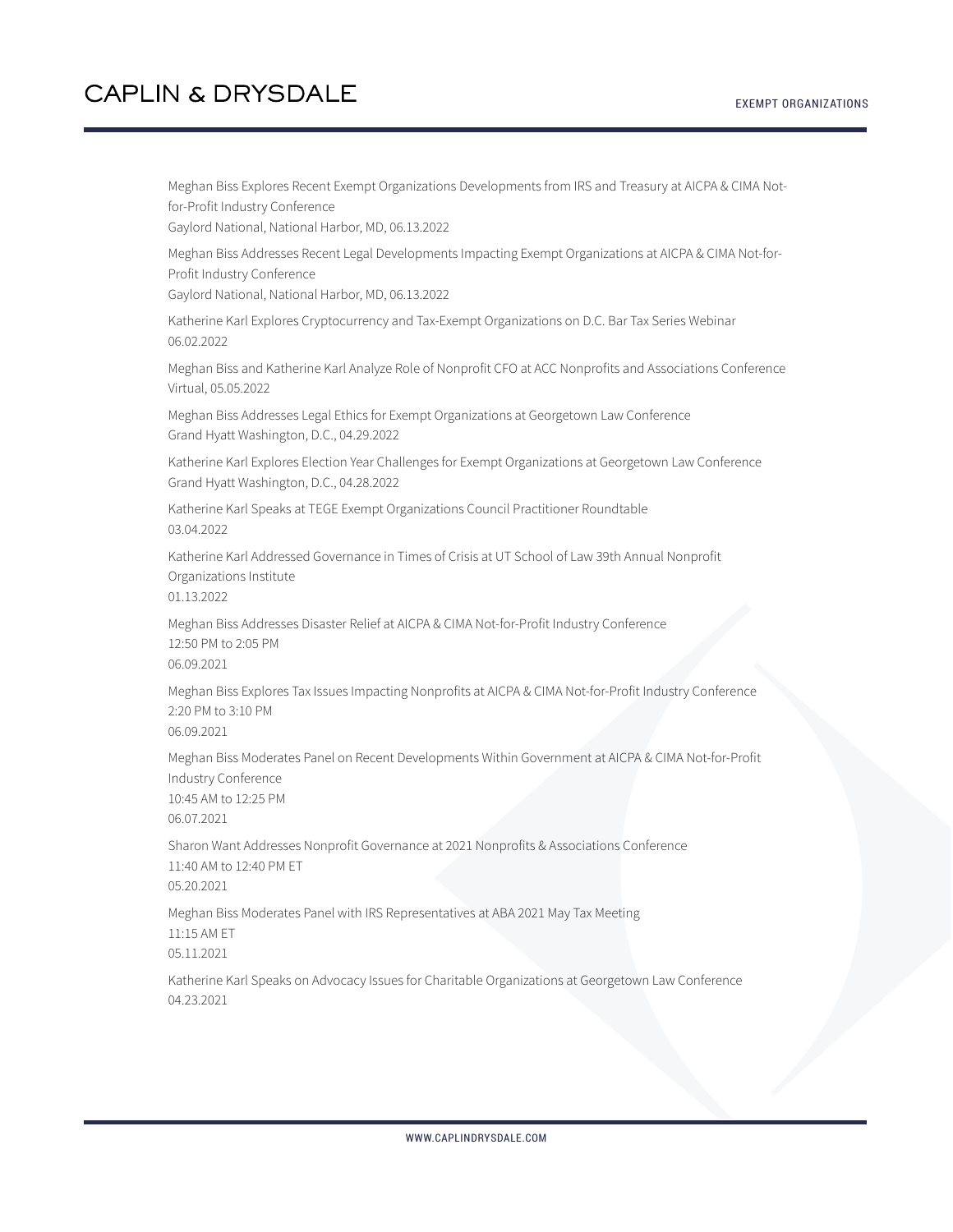Katherine Karl Moderates Panel on Broker Relationships at ACC Nonprofits & Associations Committee Roundtable Series 04.21.2021 Katherine Karl Speaks on Governance and Fiduciary Issues During a Crisis at University of Texas School of Law 38th Annual Nonprofit Organizations Institute 01.20.2021 Meghan Biss Addresses Foundations' Disaster Relief Options at Rocky Mountain Tax Seminar 10:35 AM - 11:00 AM 09.17.2020 Meghan Biss Discusses Updates for UBIT and Exempt Organization Compensation on ABA Virtual 2020 May Tax Meeting 1:45 PM - 3:00 PM 07.15.2020 Meghan Biss Explores Recent IRS and Treasury Developments Including COVID-19 Impacts at AICPA Not-for-Profit Industry Conference 4:00 PM – 4:50 PM 06.22.2020 Meghan Biss Discusses CARES Act at AICPA Not-for-Profit Industry Conference 12:15 PM – 1:05 PM 06.22.2020 Meghan Biss Explores Ethical Challenges at 37th Annual Nonprofit Organizations Institute 1:35 PM to 2:35 PM 01.24.2020 Douglas Varley Discusses 1969 Tax Act at Mellon Foundation Event 4:15 PM 11.20.2019 Sharon Want Speaks at PIE Network Summit 09.26.2019 Anne O'Brien Presents at Inaugural Mid-Atlantic Fellows Institute New York, NY, 09.12.2019 Meghan Biss Addresses Ethical Issues at UT Law Higher Education Taxation Institute 11:45 AM 06.04.2019 Meghan Biss Discusses Ethics at 2019 Representing and Managing Tax-Exempt Organizations Conference 11:30 AM - 11:40 AM 04.25.2019 Meghan Biss Addresses Legislative and Regulatory Updates at D.C. Bar Series 12:00 PM to 1:30 PM 04.03.2019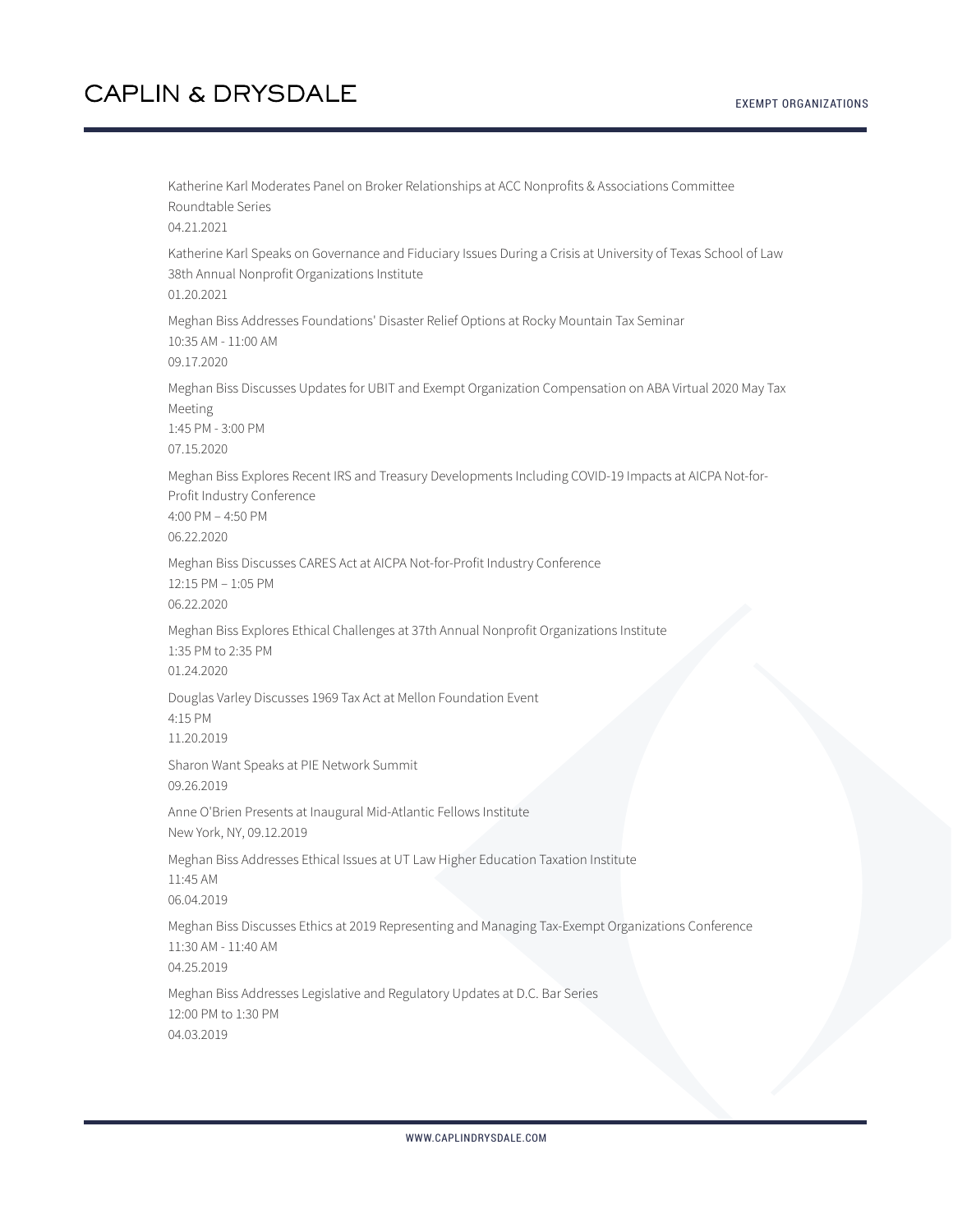EXEMPT ORGANIZATIONS

Meghan Biss Analyzes UBIT Issues & Tax Reform at Washington Non-Profit Legal & Tax Conference 10:50 AM to 11:50 AM ET 03.29.2019 Sharon Want Discusses Nonprofit Governance at ABA Business Law Section Meeting 03.29.2019 Meghan Biss Moderates Remarks from the Director of Exempt Organizations 8:00 AM to 9:00 AM ET 02.22.2019 Meghan Biss Examines Government Shutdown and Practical Guidance Under TCJA 9:10 AM to 11:10 AM ET 02.22.2019 Meghan Biss Moderates Panel on Developments Under the Tax Cuts and Jobs Act at ABA 2019 Midyear Meeting 10:00 AM CT 01.18.2019 Meghan Biss Explores Tax Reform Affecting Exempt Organizations at 36th Annual Nonprofit Organizations Institute 9:00 AM CT 01.17.2019 William Fournier Addresses Form 990-PF at Nonprofit Organizations Back to Basics Workshop 4:00 PM and 5:15 PM CT 01.16.2019 Meghan Biss Discusses Financial Landmines at NBI Nonprofit Seminar 1:30 PM - 2:20 PM 10.29.2018 Douglas Varley Discusses Key Issues for General Counsel of International Nonprofits at Directors Roundtable Event 8:30 AM - 10:45 AM 10.24.2018 Meghan Biss Discusses IRS/State AG Audits at AICPA Conference 10:30 AM to 12:00 PM 10.16.2018 Meghan Biss Moderates Panel on IRS TE/GE at AICPA Conference 4:50 PM to 5:40 PM 10.16.2018 William Fournier Explores Shared Services on ACC Nonprofit Organizations Call 3:00 PM 09.11.2018 Meghan Biss Discusses UBTI Tax Reform at TEGE Exempt Organizations Council Program 06.15.2018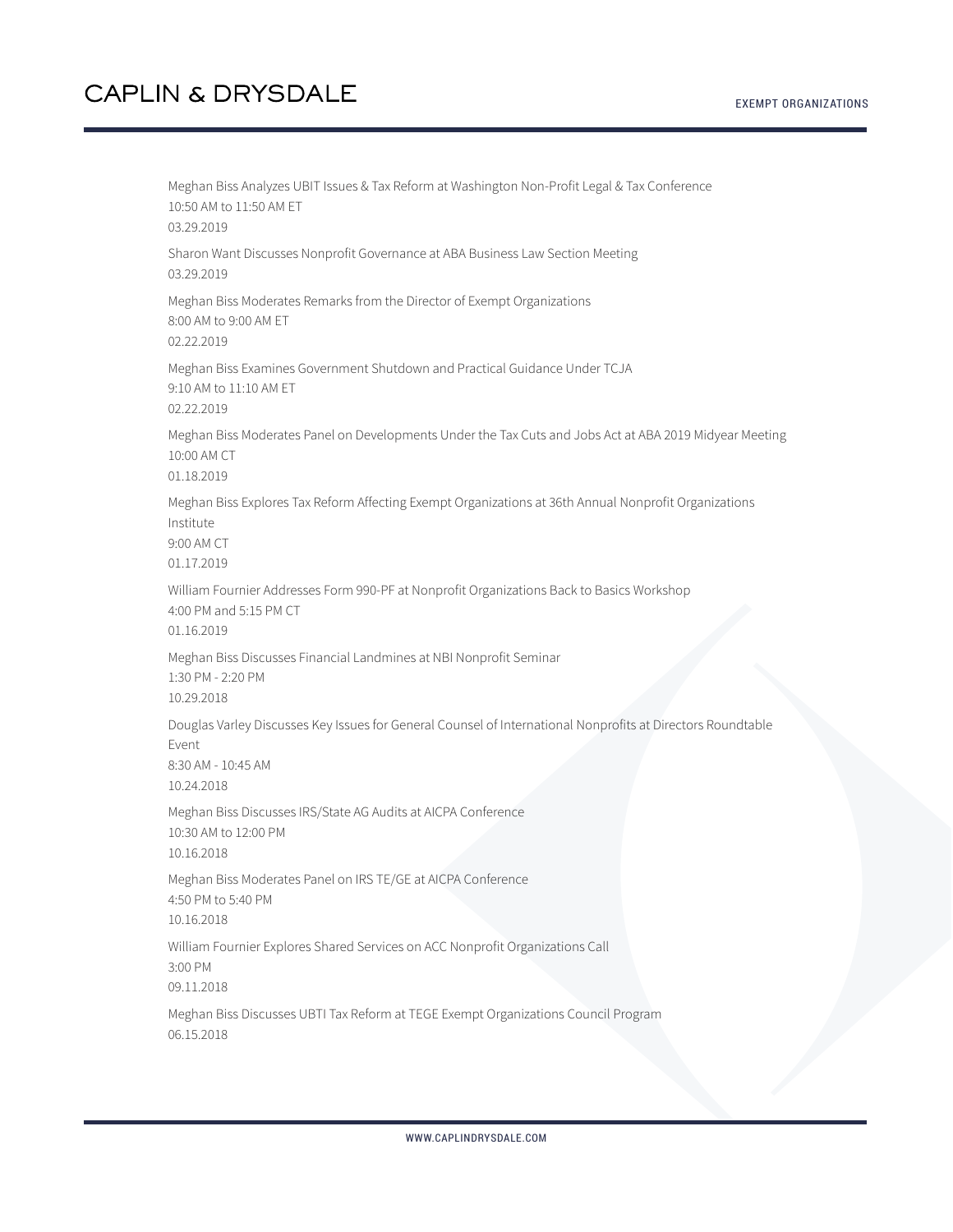William Fournier Discusses Employee Sharing at TEGE Exempt Organizations Council Program 06.15.2018 Meghan Biss Analyzes Taxable Income Silos at ABA May Meeting 11:30 AM 05.11.2018 Douglas Varley Discusses Complex Grantmaking Issues at Georgetown University Law Center Conference 9:00 AM to 10:15 AM 04.27.2018 Meghan Biss Explores Advanced Issues for Nonprofit M&A at ABA Business Law Section Spring Meeting 9:00 AM - 10:00 AM 04.13.2018 Meghan Biss Discusses Employment Tax Issues for Nonprofits at 2018 Joint TE/GE Council Meeting 10:35 AM - 11:35 AM 02.23.2018 Douglas Varley Explores Advocacy Outside the U.S. at ABA Tax Section 2018 Midyear Meeting 3:00 PM to 4:00 PM 02.09.2018 Sharon Want Examines Fundamentals of Nonprofit Governance at NBI Seminar 2:00 PM - 3:30 PM 09.14.2017 William Fournier to Speak at ABA Business Law Section Annual Meeting 09.09.2016 Douglas Varley to Speak on Self-Dealing Issues at Georgetown University Law Center 04.29.2016 Christopher Rizek to Chair Tax Controversy CLE 10.08.2015 Mark Matthews to Speak on Compliance Initiatives and Voluntary Disclosure 08.14.2015 James Wehner and Sharon Want to Speak at Nonprofits and Associations Forum 07.15.2015 Sharon Want to Speak on Forming, Governing, and Taxing Nonprofit Entities at ALI CLE 06.24.2015 Christopher Rizek to Serve on Planning Committtee for 7th Annual Tax Controversy Forum 06.05.2015 Mark Matthews to Speak on Pro Bono & Tax Clinics Panel 05.09.2015 Douglas Varley to Speak on Private Foundations Panel 01.30.2015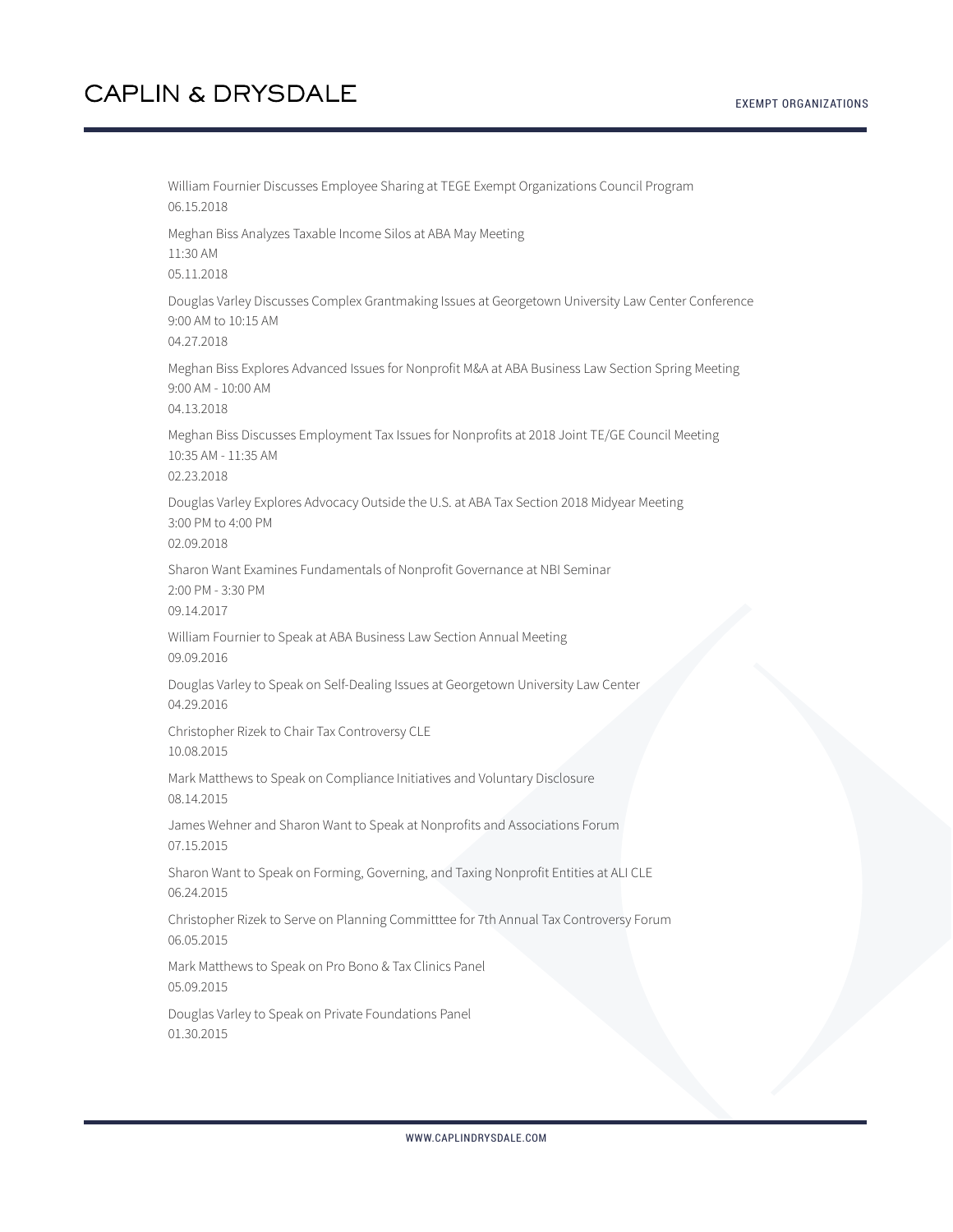Walter Slocombe to Speak on the ISAB Report on U.S.-Russia Relations 01.15.2015

William Fournier to Speak on Form 990 and Other IRS Reporting Issues 10.01.2014

William Fournier to Speak at D.C. Bar Program 05.21.2014

Douglas Varley to Speak at Dallas CPA Society Conference - Convergence 2013 05.08.2013

Douglas Varley to Speak at Georgetown Law Center Conference on Issues in Nonprofit Governance 04.24.2013

Douglas Varley to Speak at ABA's 2012 Joint Fall CLE Meeting 09.14.2012

Trevor Potter and Douglas Varley Present Audio Conference Panel 01.29.2010

#### PUBLICATIONS

Supreme Court Overturns *Roe v. Wade*: What Does it Mean for Nonprofits? Exempt Organizations Alert | 06.28.2022

New York Imposes New Filing Requirements on Nonprofits Political Law Alert | 05.14.2021

IRS Proposes Regulations on UBTI Siloing; Comments Due Soon Exempt Organizations Alert | 04.28.2020

UPDATE: Applying for Federal Tax-Exemption Under Section 501(c)(3) Article | *Practical Law*, 04.23.2020

UPDATE: CARES Act Assistance for Nonprofit Employers: Retention Credits and Tax Deferral Exempt Organizations Alert | 04.13.2020

CARES Act Assistance for Nonprofit Employers: Update on Loans to Larger Nonprofits Exempt Organizations Alert | 04.10.2020

IRS Extends the Deadline for Exempt Organizations to File Federal Tax Returns Exempt Organizations Alert | 04.10.2020

UPDATE: CARES Act Assistance for Nonprofit Employers: Paycheck Protection Loans and Loan Forgiveness Exempt Organizations Alert | 04.03.2020

CARES Act Assistance for Nonprofit Employers: Loans, Emergency Grants and Other Assistance Exempt Organizations Alert | 04.03.2020

Update on Nonprofit Donor Disclosure Requirements: IRS Tries Again Exempt Organizations Alert | 09.10.2019

Update on Nonprofit Donor Disclosure Requirements Exempt Organizations Alert | 08.01.2019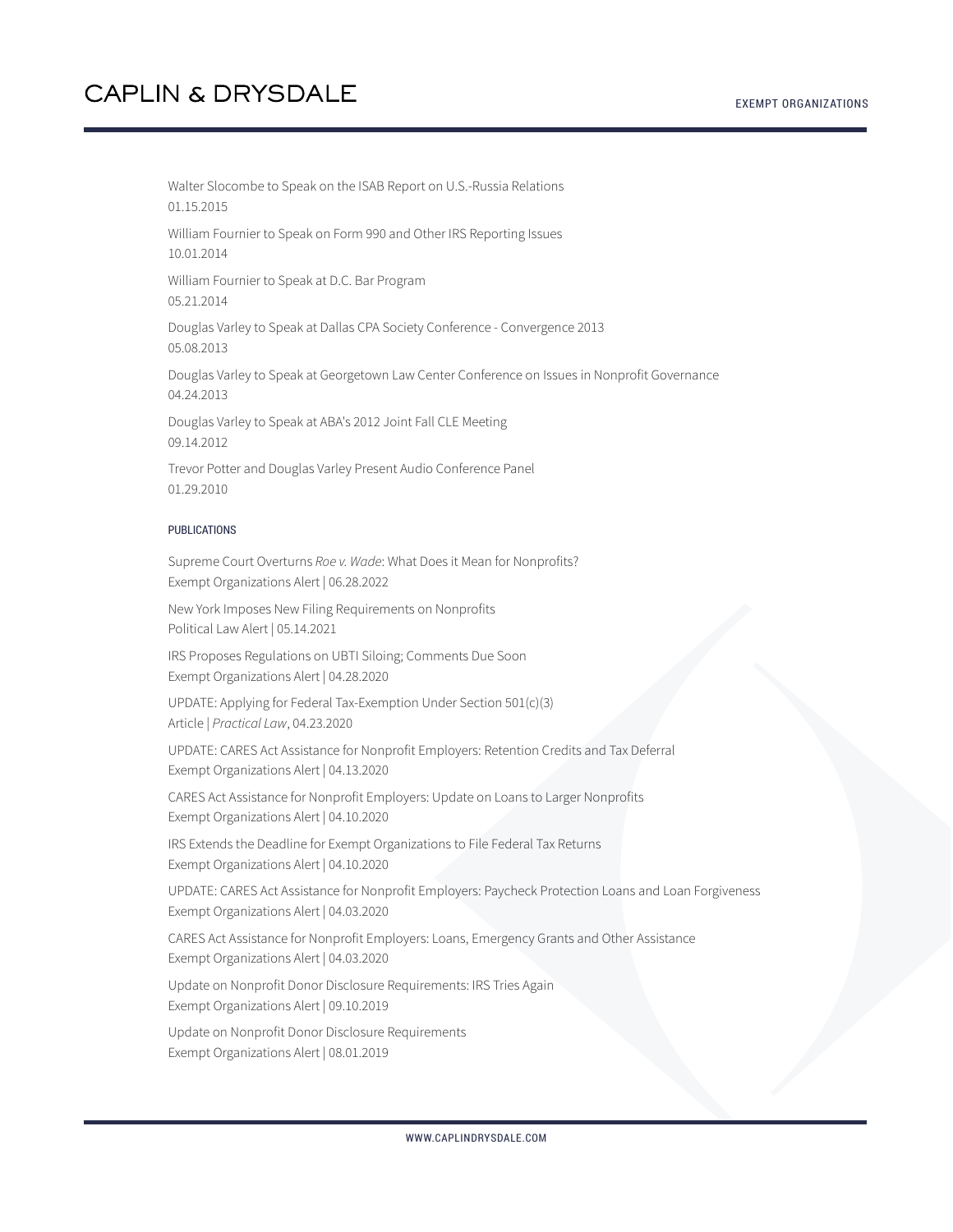Applying for Federal Tax-Exemption Under Section 501(c)(3) Article | *Practical Law*, 04.26.2019 Tax Problems Loom in the College Admissions Scandal Tax Alert | 03.18.2019 What You Need to Know About the New Tax on "Excess" Nonprofit Compensation Exempt Organizations Alert | 01.11.2019 U.S. Supreme Court Denies Request for Stay of Ruling Requiring Nonprofit Donor Disclosure Political Law Alert | 09.19.2018 IRS Issues Guidance on Calculating Unrelated Business Income Tax Exempt Organizations Alert | 08.23.2018 Mergers, Acquisitions, and Conversions in the Context of Nonprofit Organizations Article | *ABA Business Law Today*, 08.14.2018 Federal District Court Vacates FEC Independent Expenditure Donor Disclosure Rule; Appeal Likely Political Law Alert | 08.09.2018 IRS Donor Disclosure Requirements Eliminated for Most Nonprofit Organizations Exempt Organizations Alert | 07.17.2018 IRS Guidance Removes Obstacle to Restructuring Tax-Exempt Organizations Exempt Organizations Alert | 03.08.2018 With 2018 Midterms Approaching, Our Elections Are Not Protected Article | *The Hill Op-Ed*, 03.06.2018 New IRS Procedures Will Impact Nonprofits Exempt Organizations Alert | 01.25.2018 Tax Reform May Make Payment of Nonbusiness Tax Advice Fees Non-Deductible Tax Alert | 12.12.2017 New York Passes New Legislation Affecting Political Activity at the Local and State Level Political Law Alert | 07.05.2016 IRS Criminal Investigation: A National Asset Being Damaged Article | *Tax Notes*, 03.14.2016 IRS Releases Final Foreign Grantmaking Regulations Exempt Organizations Alert | 09.29.2015 HR1104 Would Unintentionally Eliminate Private Foundation Safeguards Article | *The Hill*, 06.16.2015 Letter to DOJ Confirms IRS Intent to Resume Church Tax Inquiries Exempt Organizations Alert | 08.07.2014 New York Adopts Substantial Changes to Laws Regulating Nonprofits Exempt Organizations Alert | 12.20.2013 Wisconsin Court Holds Parsonage Allowance Unconstitutional Exempt Organizations Alert | 11.27.2013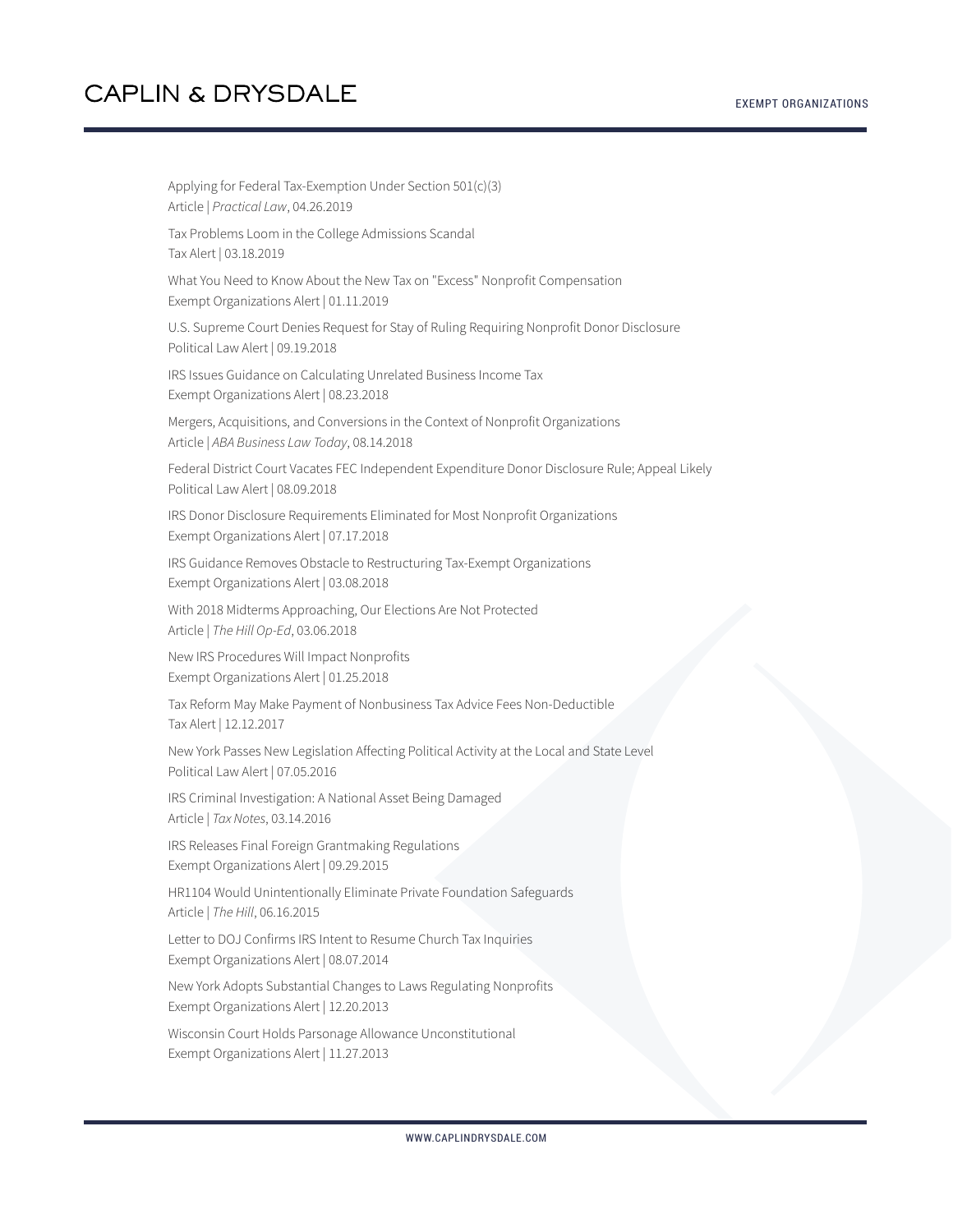Washington Post Releases Database of Reported Nonprofit Asset Diversions Exempt Organizations Alert | 10.30.2013 Stalled Applications for Section 501(c)(3) Status: Is it Time to Sue the IRS? Exempt Organizations Alert | 08.16.2013 Summary of New York's New Political Disclosure Rules for Nonprofits Political Law Alert | 06.21.2013 The Impact of the Fiscal Cliff Legislation: A Brief Window for Charitable IRA Rollovers Private Client Alert | 01.11.2013 'Do you have that new church app for your iPhone?' Making the Case for a Clearer and Broader Definition of Church Under the Internal Revenue Code Article | *46 Creigh. L. Rev. 173*, 01.01.2013 Business Ethics Article | *Handbook on the Economics of Reciprocity and Social Enterprise (with Russell G. Pearce)*, 01.01.2013 Re-Membering The Nonprofit -- Uses of Members in Corporate Governance Article | *Taxation of Exempts*, 12.01.2012 IRS Issues Priority Guidance Plan Exempt Organizations Alert | 11.21.2012 IRS Issues New Regulations for Foreign Grantmaking by Private Foundations Exempt Organizations Alert | 10.03.2012 Planning for Co-Investments Between a Private Foundation and a Disqualified Person Article | *Journal of Taxation, Vol. 116, No. 1*, 01.01.2012 How to Prevent Your Trademark From Becoming a .XXX Domain Exempt Organizations Alert | 10.14.2011 The Gift Tax and Contributions to Section 501(c)(4) Organizations Exempt Organizations Alert | 07.11.2011 The Gift Tax and Contributions to Section 501(c)(4) Organizations: Less than Meets the Eye? Exempt Organizations Alert | 06.14.2011 Advertising Liability: A Growing Risk Management Concern Article | *Risk Management Handbook for Health Care Organizations*, 01.01.2011 To Tweet or Not to Tweet: Twitter, Broadcasting, and Federal Rule of Criminal Procedure 53 Article | *Comment, 79 U. Cin. L. Rev. 769*, 01.01.2011 Using Subsidiaries to Hold and Manage Real Property Article | *Taxation of Exempts*, 07.01.2010 Get Ready for the Employment Tax Compliance Surge: IRS to Challenge Status of Independent Contractors Employee Benefits Alert | 02.18.2010 Schumer, Van Hollen Outline Legislative Response to Citizens United Political Law Alert | 02.12.2010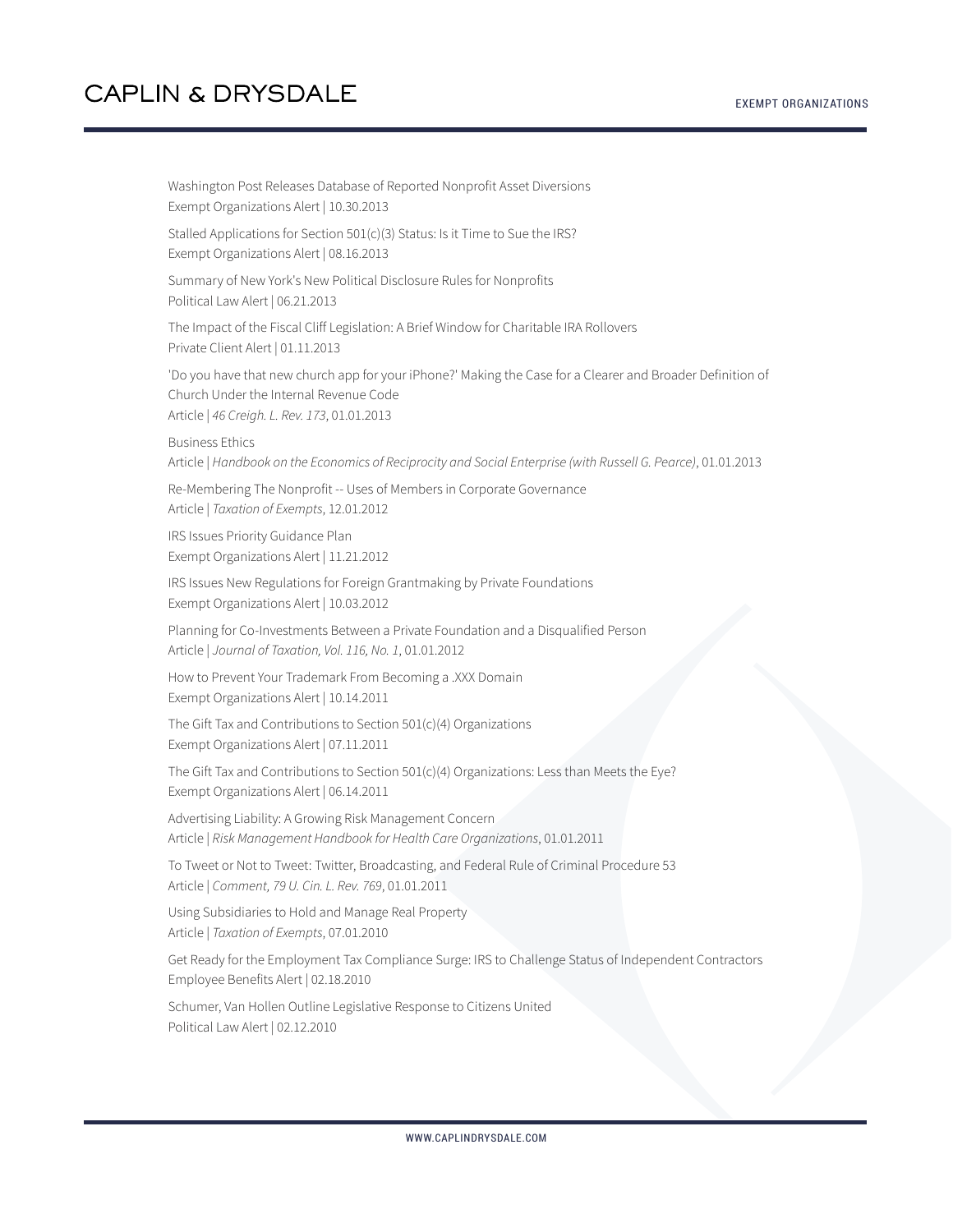Practical Impact and Longer Term Consequences of Citizens United v. FEC Political Law Alert | 01.25.2010 Senate Chairman's Health Care Mark Lists Provisions for Nonprofit Hospitals Exempt Organizations Alert | 09.16.2009 Private Foundations and the Protection of Assets Article | *Tax Analysts, Special Report*, 06.01.2009 Obama Administration Restricts Lobbying on Stimulus Spending Political Law Alert | 03.26.2009 IRS Articulates New Standards for Nonprofit Websites Exempt Organizations Alert | 02.27.2009 Important Recent Developments on Lobbyist PACs, Obama Executive Order and LDA Registration Political Law Alert | 02.18.2009 Bona Fide Severance Plan and Substantial Risk of Forfeiture under Section 457 Employee Benefits Alert | 02.10.2009 Income Inclusion and Correction under Section 409A Employee Benefits Alert | 02.10.2009 403(b) Plans Employee Benefits Alert | 02.10.2009 The Legal Framework for Not-for-Profit Organizations in Central and Eastern Europe Article | *11 Int'l J. Not-for-Profit Law*, 02.01.2009 Federal Tax Laws Affecting Political Activity and Lobbying by Tax-Exempt Charitable Organizations Article | *Political Activity, Lobbying Laws and Gift Rules Guide*, 01.01.2008 'Prior Work' Can Create Ethical and Malpractice Risk Article | *ABA Section of Taxation NewsQuarterly*, 12.01.2007 IRS Sends Mixed Messages to Nonprofis Article | *POLITICO*, 10.16.2007 Thou Shalt Not Profit, Part I: New Penalties for Tax-Exempt Entities and Managers Article | *Health Lawyers Weekly*, 09.08.2006 Revisiting the Hospital Admissions Agreement in Light of the State Charity-Care Litigation Article | *Health Lawyers Weekly*, 08.26.2005 The Delegation of Investment Authority by Nonprofit Corporate Boards Under UMIFA Article | *Taxation of Exempts*, 01.01.2005 Stop the Presses (Book Review) Article | *Law Practice Magazine*, 09.01.2004 The United States Law of Charities: A Summary Article | *China Society Press*, 01.01.2004 Taxpayer Privacy and Disclosure Issues Will Continue to Touch Us All

Article | *The Future of American Taxation (Tax Analysts)*, 12.01.2002